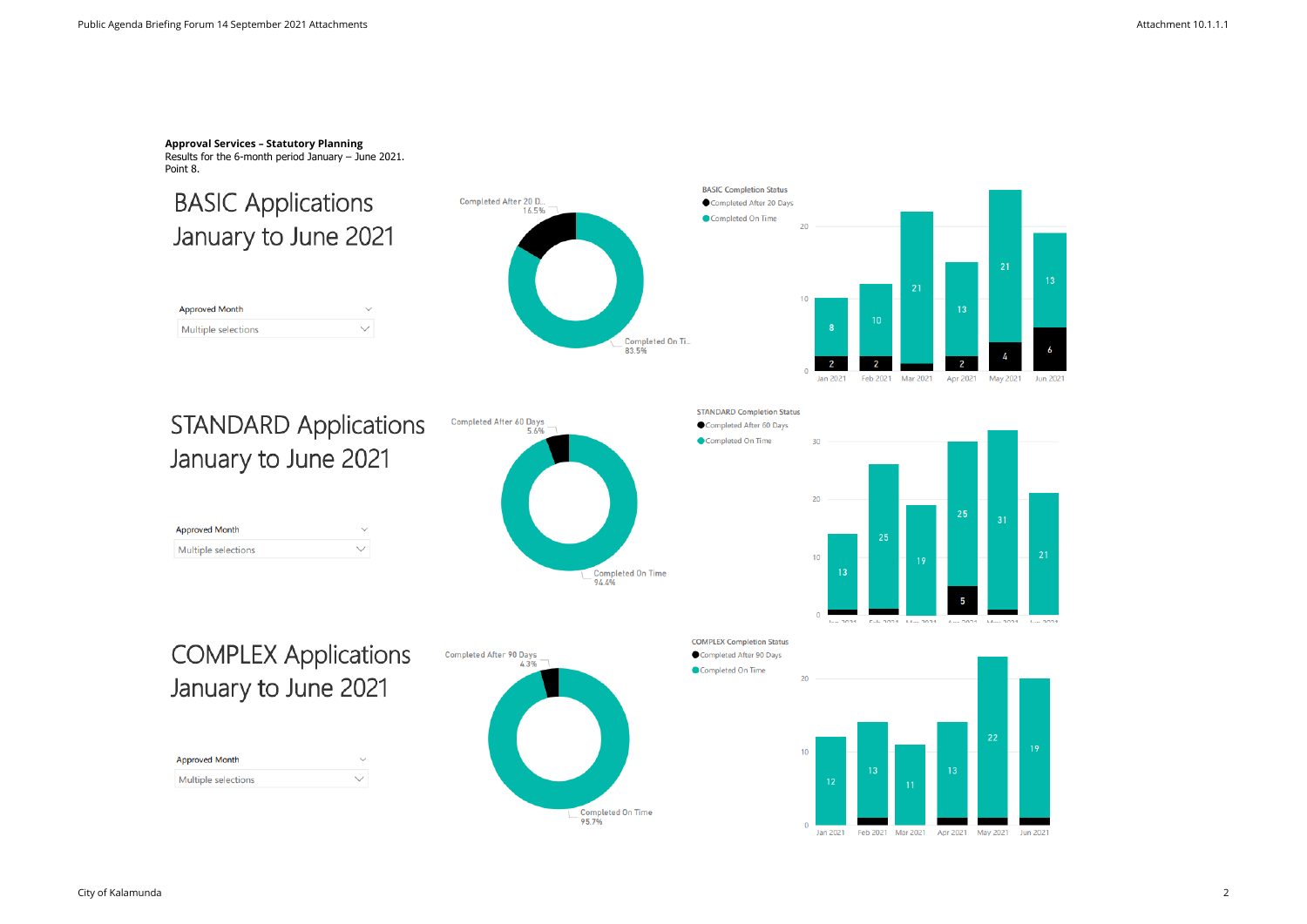### **Approval Services – Building** 6 month period January to June 2021 Point 11.

| <b>Application Type</b>                       | <b>Number</b><br>Processed | <b>Statutory Approval</b><br>Time - Days | <b>Statutory Approval</b><br>Time - Achieved % |
|-----------------------------------------------|----------------------------|------------------------------------------|------------------------------------------------|
| <b>Building Approval</b><br>Certificates      | 9                          | 10                                       | 100%                                           |
|                                               |                            |                                          |                                                |
| <b>Certified Building</b><br><b>Permits</b>   | 449                        | 10                                       | 100%                                           |
| <b>Uncertified Building</b><br><b>Permits</b> | 282                        | 25                                       | 100%                                           |
| <b>Occupancy Permits</b>                      | 10                         | 10                                       | 100%                                           |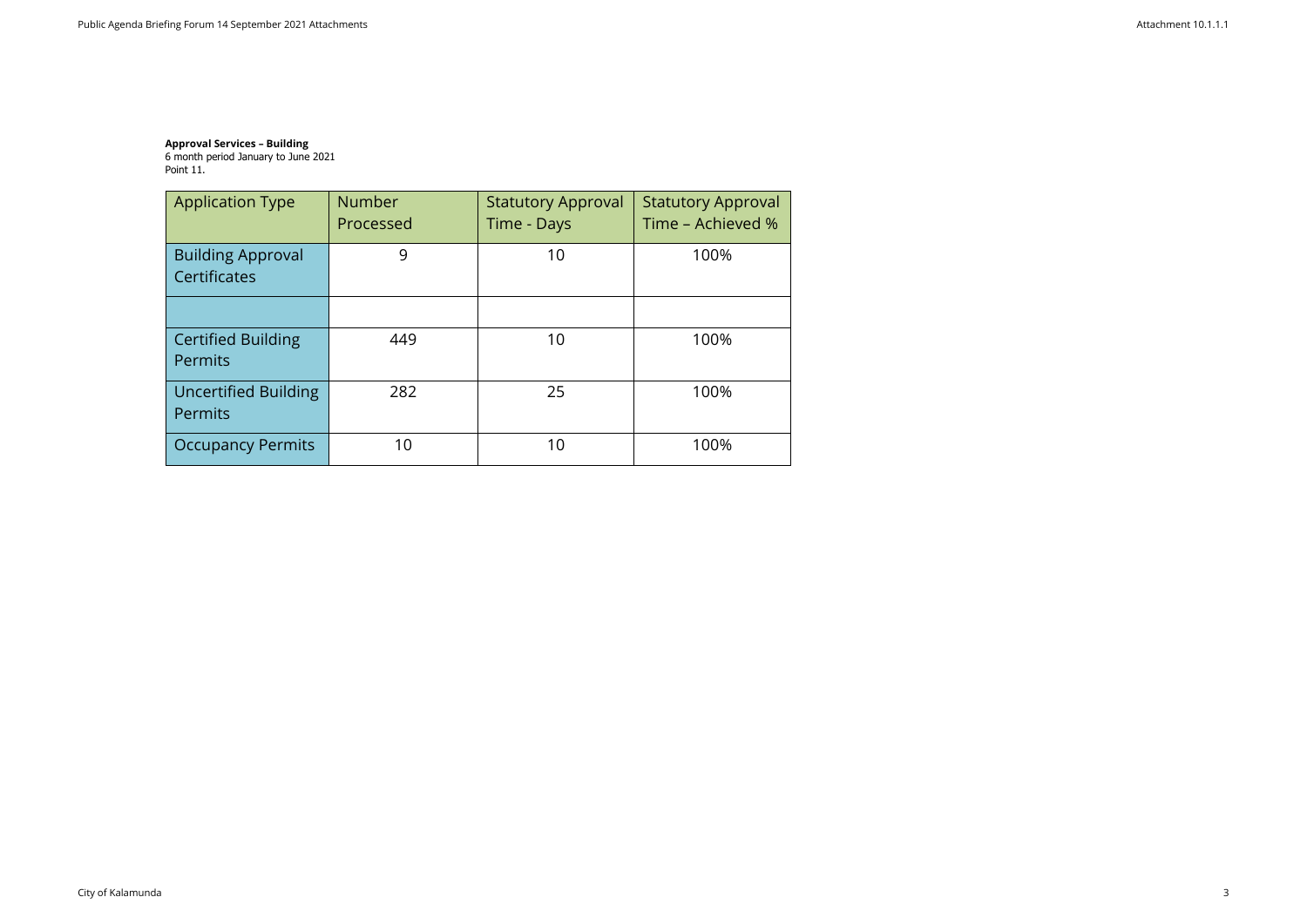### **Statutory Planning**  How satisfied were you with the level of service provided? Point 15.

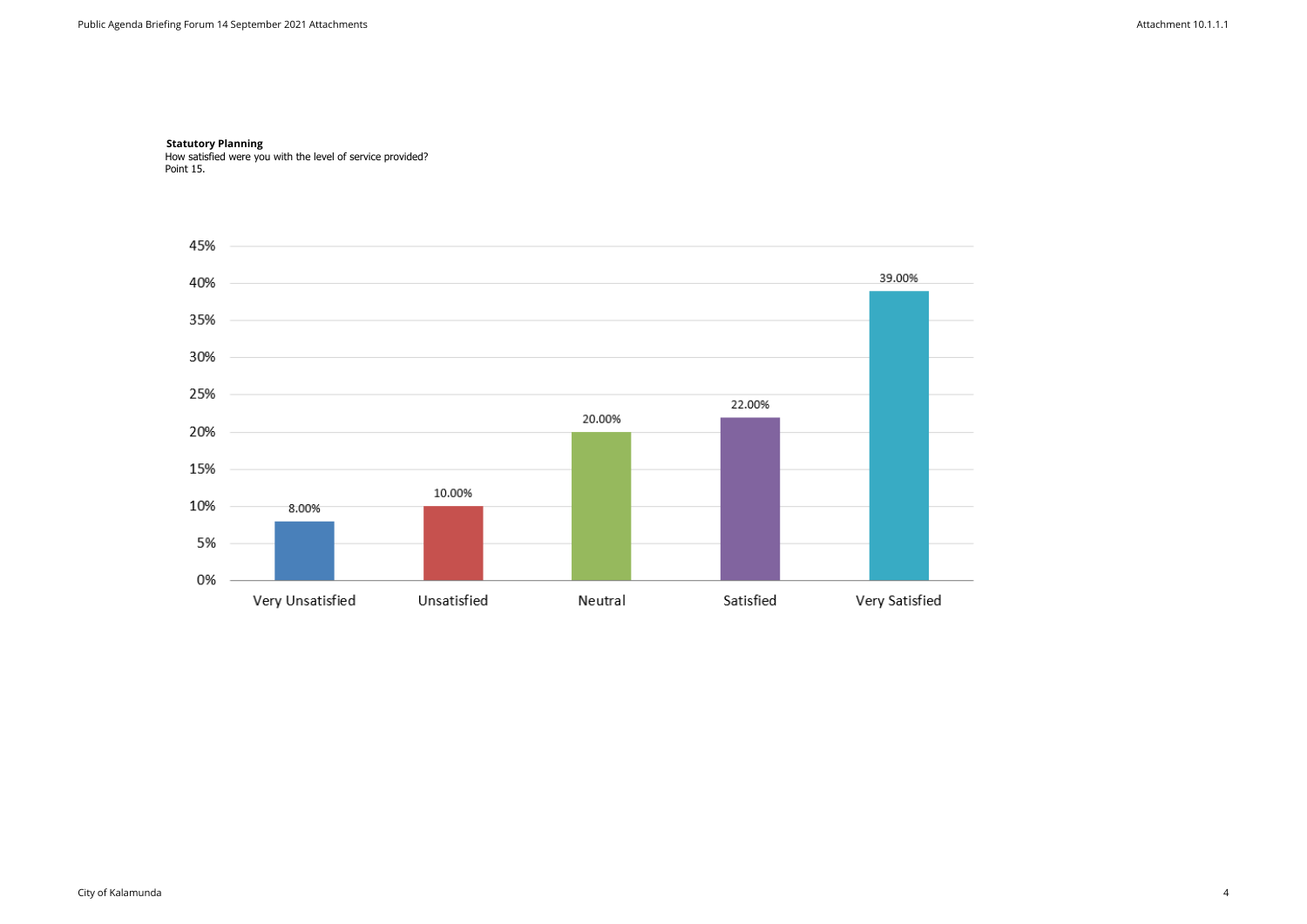

Point 16.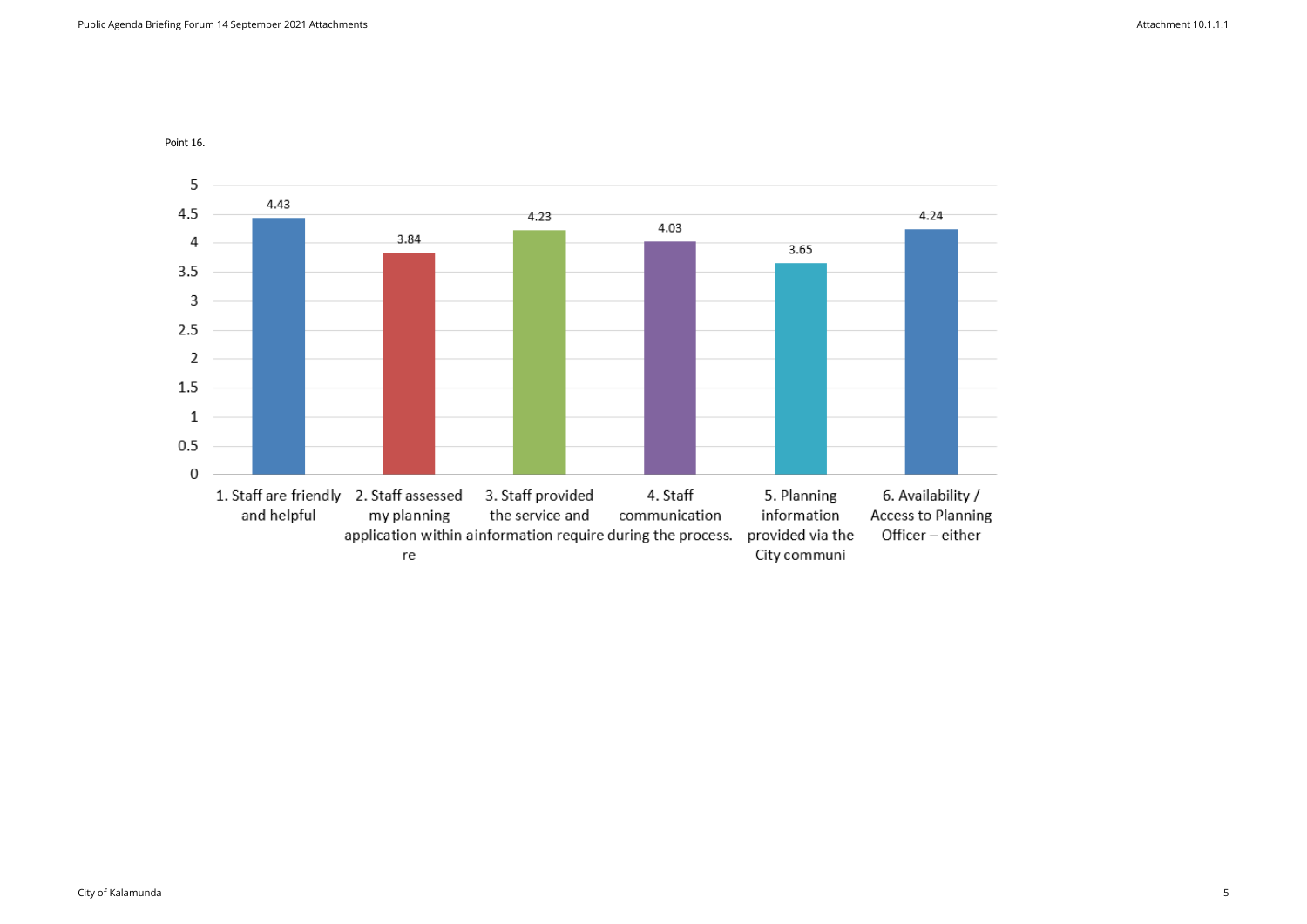

Point 17.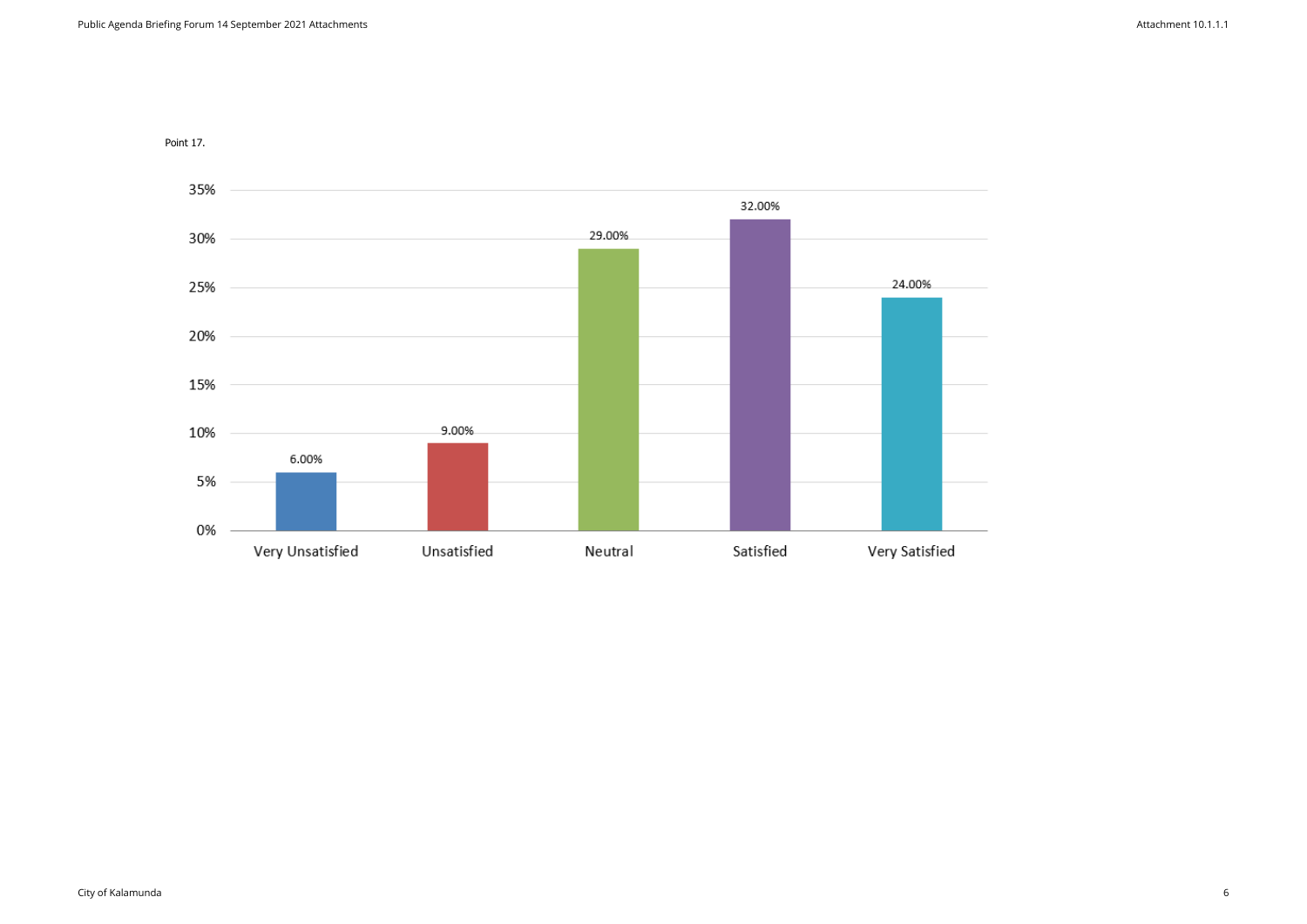**Building**  The period January – June 2021 Point 19.

How satisfied were you with the level of service provided?

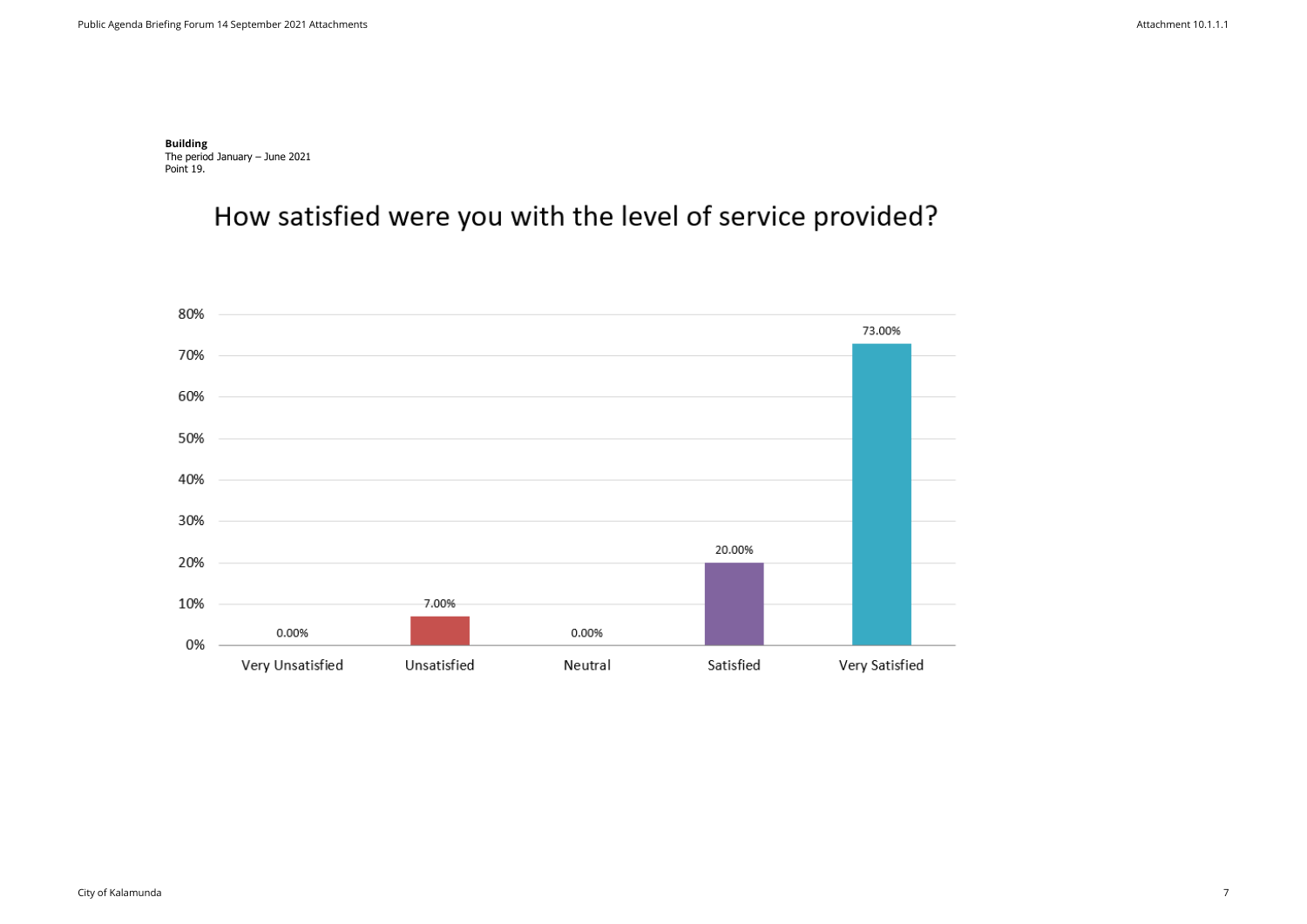Point 20.

Please indicate the level of service received for the following services during your application process.

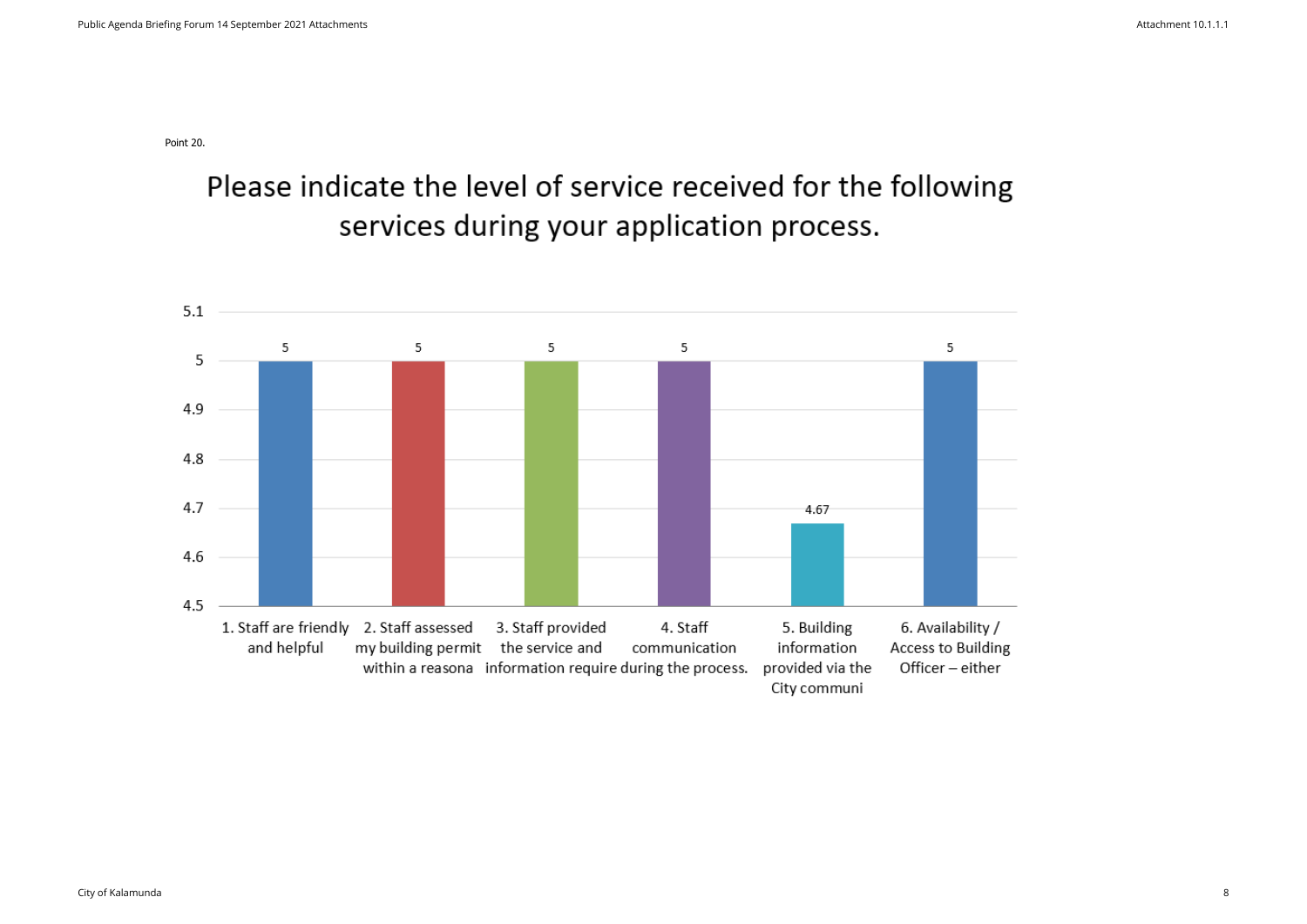# **Environmental Health and Community Safety Health Assessments**



City of Kalamunda 9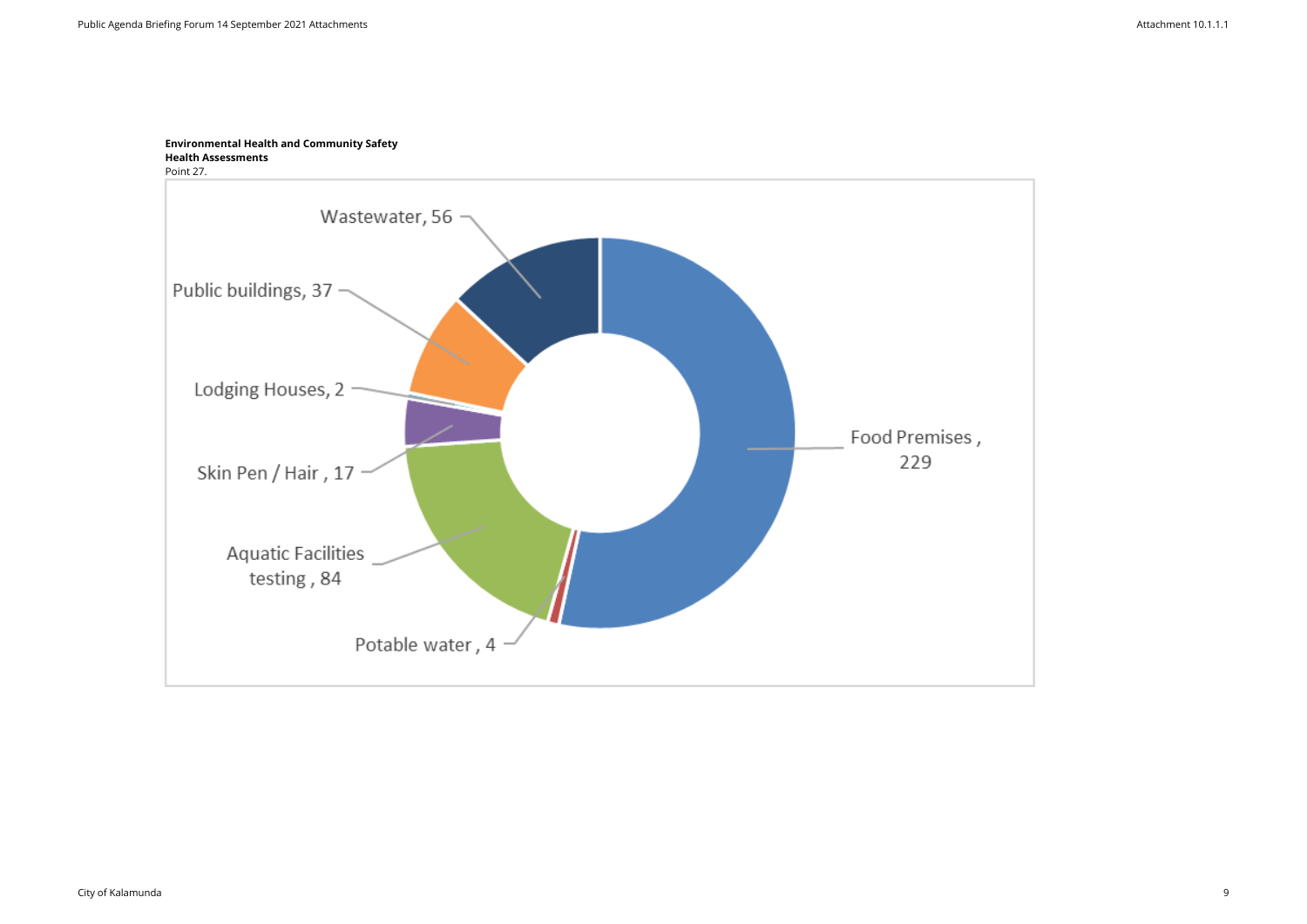

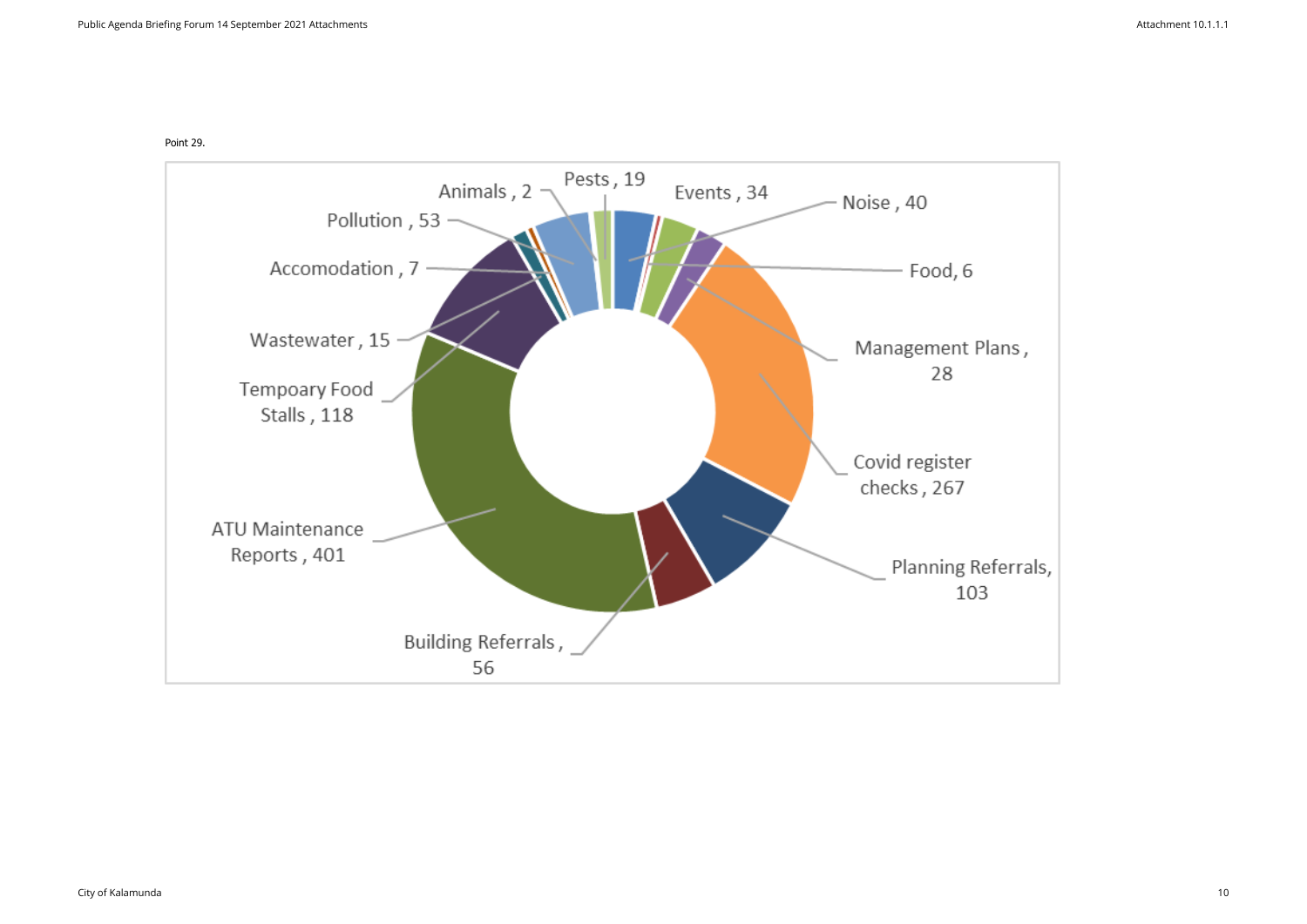## **Community Safety**  Point 31.